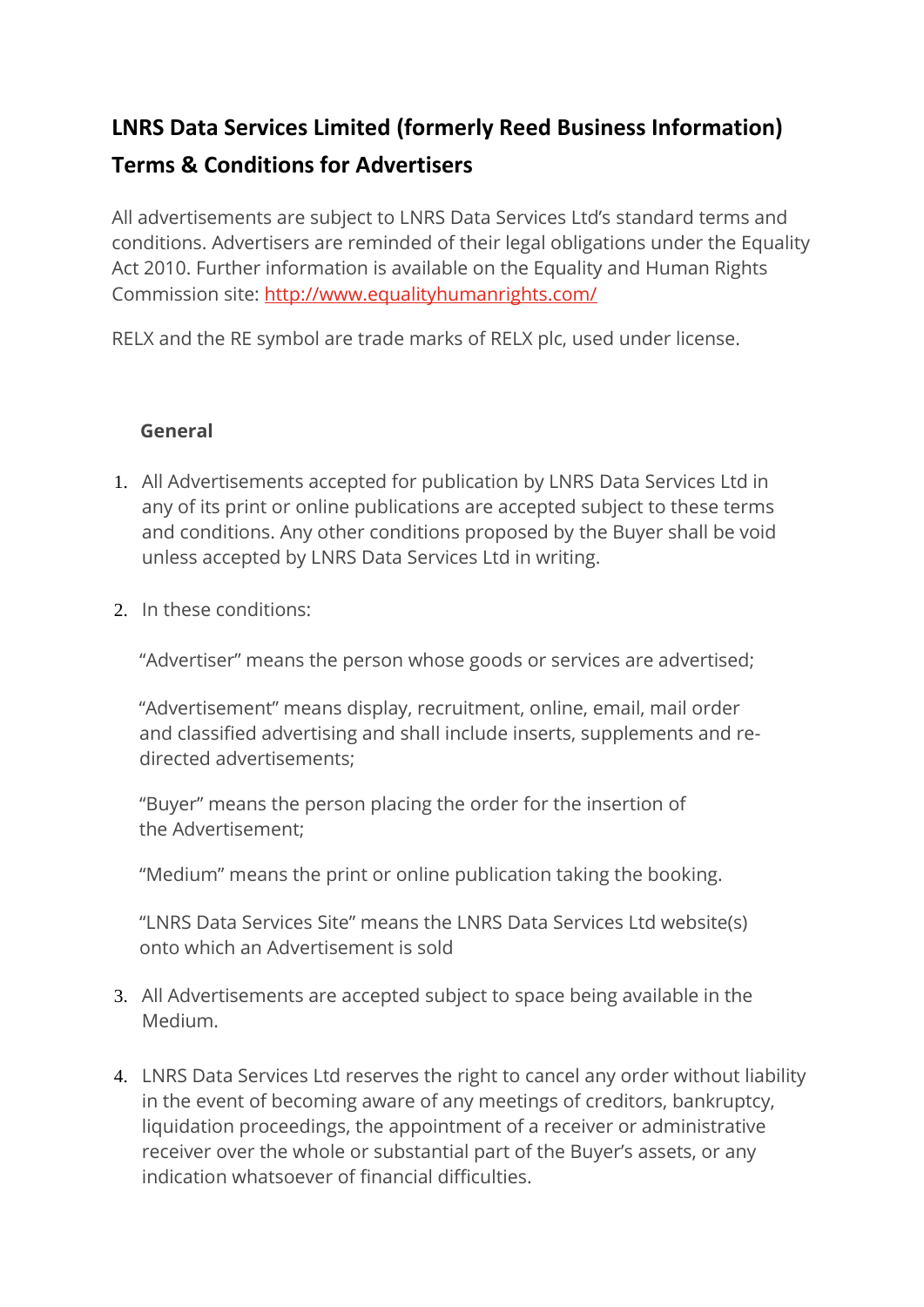5. These conditions and all other express terms of the contract between LNRS Data Services Ltd and the Buyer shall be governed and construed in accordance with the Laws of England and the parties hereby submit to the non-exclusive jurisdiction of the English Courts.

The Buyer agrees at all times in its conduct of business with or on behalf of LNRS Data Services Ltd strictly to comply with all applicable laws, ordinances, codes, regulations, standards and judicial and administrative orders (jointly "Applicable Laws") relevant to its duties, obligations and performance including, without limitation, Applicable Laws related to bribery such as the United States Foreign Corrupt Practice Act and the UK Bribery Act and those enforced in the country where the Buyer is resident or conducts its business.

Buyer and its officers, directors, employees and agents shall engage only in legitimate business and ethical practices in commercial operations and in relation to its dealings with any employee or official of a government agency or any other government owned, operated or controlled entity (including, without limitation, state run universities, hospitals and libraries), or political parties or candidates (jointly "Government Official"). Neither Buyer nor any of its officers, directors, employees or agents shall pay, offer, give, promise or authorize the payment, directly or indirectly, of any monies or anything of value to any commercial contact or Government Official for the purpose or intent to induce such person to use his/her authority to help the Buyer, LNRS Data Services Ltd and/or any affiliate of LNRS Data Services Ltd for personal gain or for that of LNRS Data Services Ltd or its affiliates (any such act, a "Prohibited Payment"). A Prohibited Payment does not include a payment of reasonable and bona fide expenditures, such as travel or lodging expenses, which are directly related to the promotion, demonstration or explanation of products or services or the execution or performance of a contract, provided that such payments are permissible under Applicable Laws. Buyer further agrees not to accept any payment or other benefit in money or in kind from any person as an inducement or reward for any act or forbearance or in connection with any matter or business transacted by or on behalf of LNRS Data Services Ltd.

#### **Buyer to contract as Principal**

6. The Buyer warrants that the Buyer contracts with LNRS Data Services Ltd as principal notwithstanding that the Buyer may be acting directly or indirectly for the Advertiser as an advertising agent or media buyer or in some other representative capacity. Where the Buyer is the Advertiser's advertising agency, the Buyer warrants that it is authorised by the Advertiser to place the Advertisement with LNRS Data Services Ltd.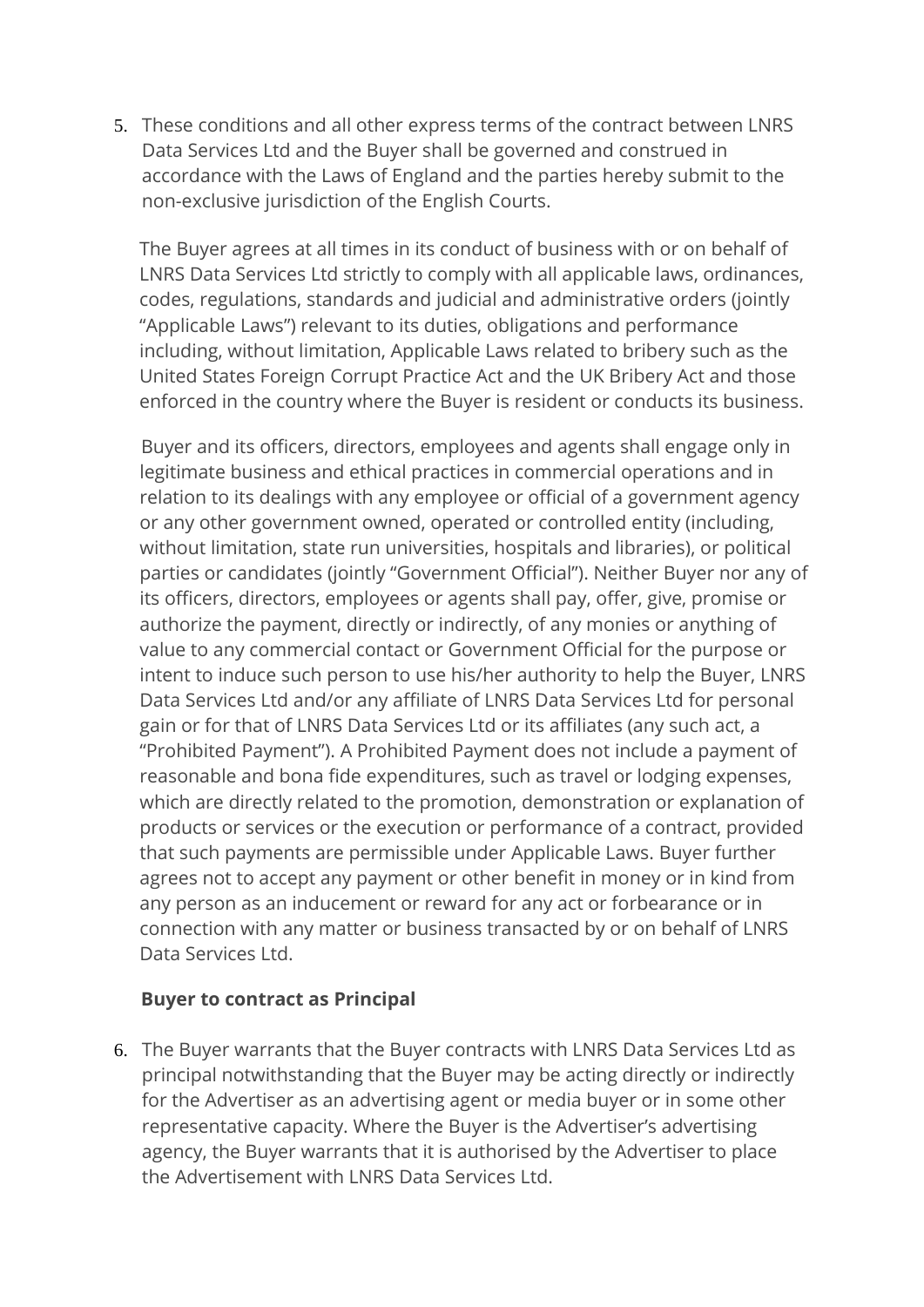### **Delivery and Ownership of materials**

- 7. Materials delivered must conform to LNRS Data Services Ltd specifications. LNRS Data Services Ltd reserves the right to charge the Buyer for work it required to amend materials to conform to its specifications but accepts no liability for such work.
- 8. Any intellectual property rights in designs prepared by LNRS Data Services Ltd shall remain the property of LNRS Data Services Ltd and Advertisements including such designs may not be reproduced without LNRS Data Services Ltd consent.

#### **Booking procedures**

9. If an Advertisement includes a promotion, competition or a special offer of merchandise the Advertiser must provide full details to LNRS Data Services Ltd on request.

#### **Prices and Payment terms**

- 10. Prices published by LNRS Data Services Ltd from time to time are subject to revision at any time and orders are accepted on the condition that the price binds LNRS Data Services Ltd only in respect of the period specified in the applicable rate card.
- 11. Series discounts apply only to orders placed in advance and completed within the agreed period. LNRS Data Services Ltd reserves the right to adjust advance discounts and/or to surcharge in the event of a series of Advertisements not being completed within that period. If the Buyer cancels the balance of a contract to publish a series of Advertisements, except in the circumstances set out in paragraph 23, it relinquishes any series discount and all Advertisements will be paid for at the appropriate rate.
- 12. Prices are exclusive of applicable Value Added Tax which the Buyer shall additionally be liable to pay to LNRS Data Services Ltd.
- 13. Credit accounts must be settled in accordance with the terms shown on the invoice, which are strictly net. In default, all outstanding transactions will become liable for immediate settlement. Interest will be charged monthly on overdue accounts at the rate of 2% above the HSBC Bank plc Minimum Lending Rate.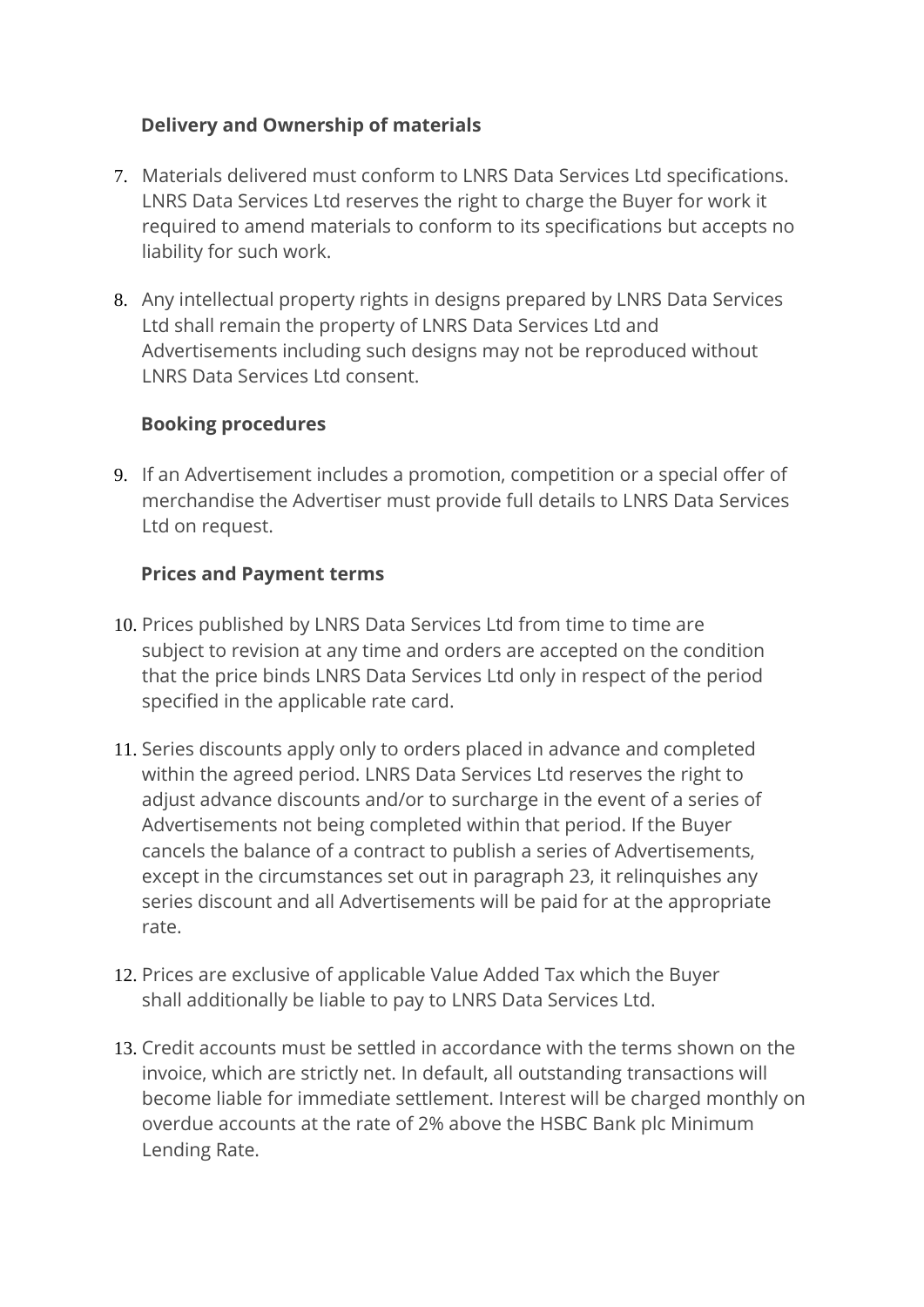#### **Limitations on LNRS Data Services Ltd's Liability**

14. Except to the extent specified in paragraph 15, LNRS Data Services Ltd shall not be liable for any loss or damage suffered by the Buyer as a result of any total or partial failure (howsoever caused) of publication, distribution or availability of any Medium in which any Advertisement is scheduled to be included or for any error, misprint or omission in the printing of any Advertisement. In the event of an error or omission by LNRS Data Services Ltd, which detracts materially from the Advertisement, LNRS Data Services Ltd will either reinsert the Advertisement or relevant part of the Advertisement in a subsequent issue or make a reasonable refund of or adjustment to the price paid by the Buyer. No reinsertion, refund or adjustment will be made for any other error or omission or where the error or omission is the result of delivery of materials which do not comply with LNRS Data Service Ltd's specifications.

- 15. The total liability of LNRS Data Services Ltd to the Buyer for any act or omission of LNRS Data Services Ltd, its servants or agents relating to any Advertisement shall not exceed the amount of a full refund of any price paid to LNRS Data Services Ltd for the Advertisement or the cost of a reasonably comparable further or corrective Advertisement. Without limiting the foregoing, LNRS Data Services Ltd shall not be liable for any loss of profits or business or for indirect or consequential loss. LNRS Data Services Ltd accepts no liability for the repetition of an error in an Advertisement ordered for more than one insertion unless notified immediately the error occurs. Complaints regarding reproduction of printed Advertisements must be received in writing within one calendar month of the cover date.
- 16. LNRS Data Services Ltd accepts no responsibility for the quality of reproduction of any photograph supplied by the Buyer, its agents or servants.

#### **Cancellation or suspension**

- 17. Cancellation or suspension of an Advertisement by the Buyer must be received in writing by LNRS Data Services Ltd within the period specified by the appropriate Medium. Periods for acceptance of cancellation or suspension vary in accordance with differing production requirements.
- 18. LNRS Data Services Ltd reserves the right to omit or suspend an Advertisement at any time for good reason, without liability to the Buyer and shall notify the Buyer as soon as possible. If such omission or suspension is due to the act or default of the Buyer, the Advertiser or their respective servants or agents, then the Buyer shall pay for the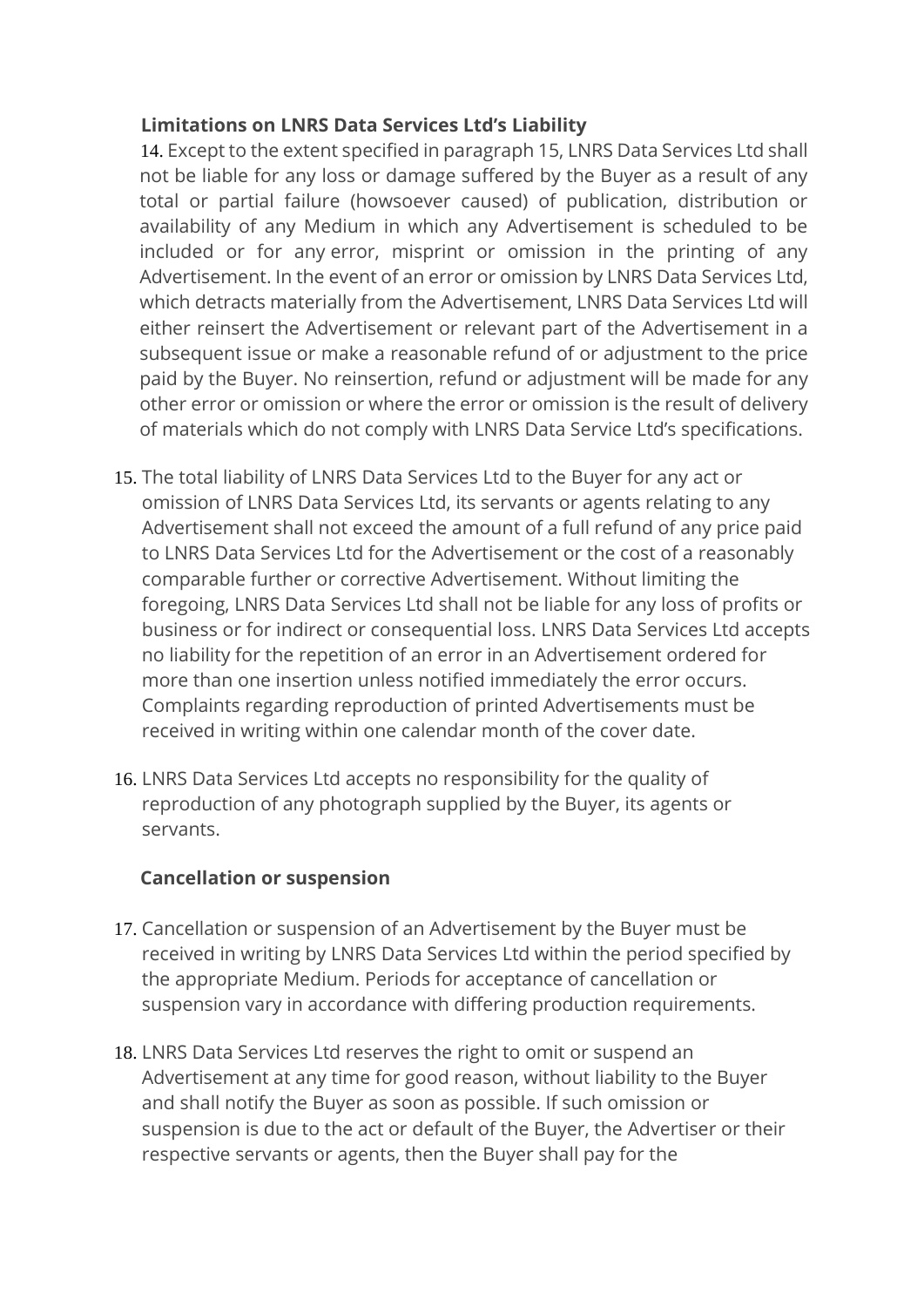Advertisement in full notwithstanding that the Advertisement has not been published.

#### **Buyer's Warranties and Indemnities**

- 19. The Buyer warrants that the Advertisement does not contravene the British Code of Advertising Practice and is not in breach of any relevant legislation, including the Equality Act 2010, the Obscene Publications Act and any other legislation or regulation, such as those relating to the provision of Financial Services, which apply to specific Advertisers, products or services.
- 20. If any Advertisement submitted for publication contains the name or pictorial representation (photographic or otherwise) of any living person and/or any part of any living person and/or copy by which any living person is or can be readily identified, the Buyer warrants that the Buyer or the Advertiser has obtained the authority of such living person to make use of such name, representation and/or copy.
- 21. The Buyer will indemnify and hold harmless LNRS Data Services Ltd from and against any claim that the Advertisement infringes the copyright, trademark or other intellectual property rights of any person or that it is defamatory or infringes any other right of any person. LNRS Data Services Ltd reserves the right to withdraw and/or refuse to publish an Advertisement without liability to the Buyer if it reasonably believes that the Advertisement may make LNRS Data Services Ltd or the Advertiser liable to any complaint, claim or proceedings.
- 22. The Buyer is solely responsible for fulfilling and dealing with any orders or enquiries relating to the goods, services or promotion to which the Advertisement relates and will indemnify and hold LNRS Data Services Ltd harmless accordingly.

# **Print Advertising**

23. Copy must be supplied by the Buyer without application from LNRS Data Services Ltd. If copy instructions are not received by the agreed date, no guarantee can be given that any agreed proofs will be supplied or corrections made and LNRS Data Services Ltd reserves the right to repeat the most appropriate recent copy or omit the Advertisement. Where a layout or proof is submitted to the Buyer, it must be returned on the date specified and LNRS Data Services Ltd reserves the right to publish the Advertisement in the same form as any layout or proof submitted if the layout or proof is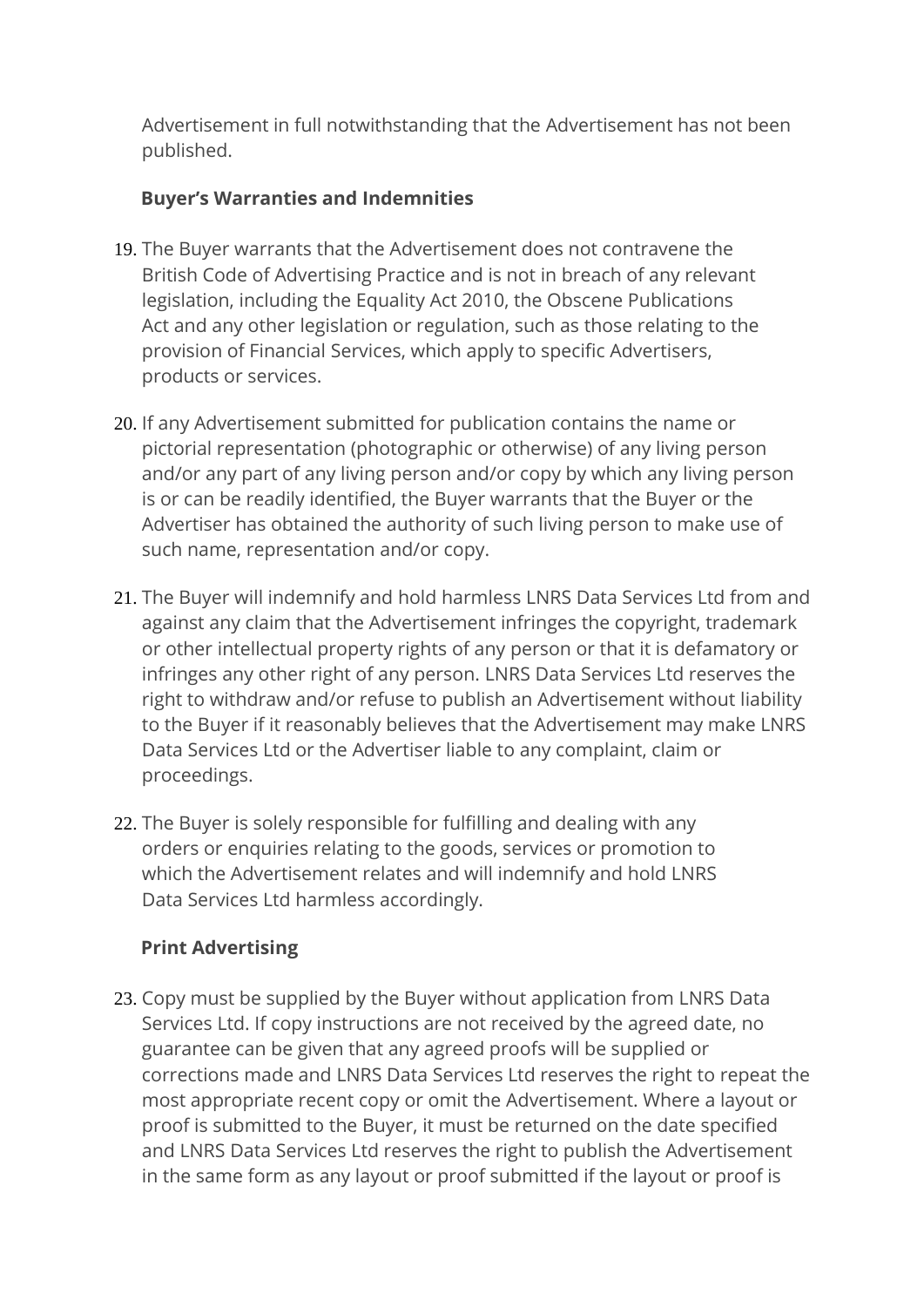not returned on the date specified. In any of these cases, the total price of the order will remain unaltered.

- 24. If, at its discretion, LNRS Data Services Ltd considers it necessary to modify the space or alter the date or position of the Advertisement or make any other alteration to an Advertisement accepted for insertion, the Buyer will have the right to cancel the publication of the Advertisement if the alterations requested are unacceptable.
- 25. Where an Advertisement has been accepted by LNRS Data Services Ltd and includes inserts LNRS Data Services Ltd reserves the right to charge the full price if the inserts fail to arrive at the agreed time and place for insertion.
- 26. Charges will be made to the Buyer where printers are involved in extra production work owing to acts or defaults of the Buyer or the Advertiser.
- 27. All gross display Advertisement rates are subject to the current Advertising Standards Board of Finance ('ASBOF') levy payable by the Buyer. Where an order is placed by a Buyer who is an advertising agency, the Buyer will be responsible for paying the levy to ASBOF. Where an Advertiser places advertising direct, LNRS Data Services Ltd reserves the right to add the ASBOF levy to its gross rate and pass this direct to ASBOF.

#### **Directory Advertising**

- 28. LNRS Data Services Ltd cannot guarantee the position of any printed Advertisement. Advertisements will be placed as near as possible to the selected position as the page make-up permits. LNRS Data Services Ltd reserves the right to modify the wording of any classification or trade heading in the Medium or the Advertisement.
- 29. Requests for cancellation or reduction of an order may be considered but only if received in writing by LNRS Data Services Ltd within 28 (twenty eight) days from signing the order providing that such notification is made at least 28 (twenty eight) days prior to the final copy date.
- 30. Changes in printed copy must be confirmed in writing by the Buyer in time for the changes to be made to the Advertisement by LNRS Data Services Ltd. LNRS Data Services Ltd reserves the right to charge for any additional expenses involved in such changes.

# **Online Advertising**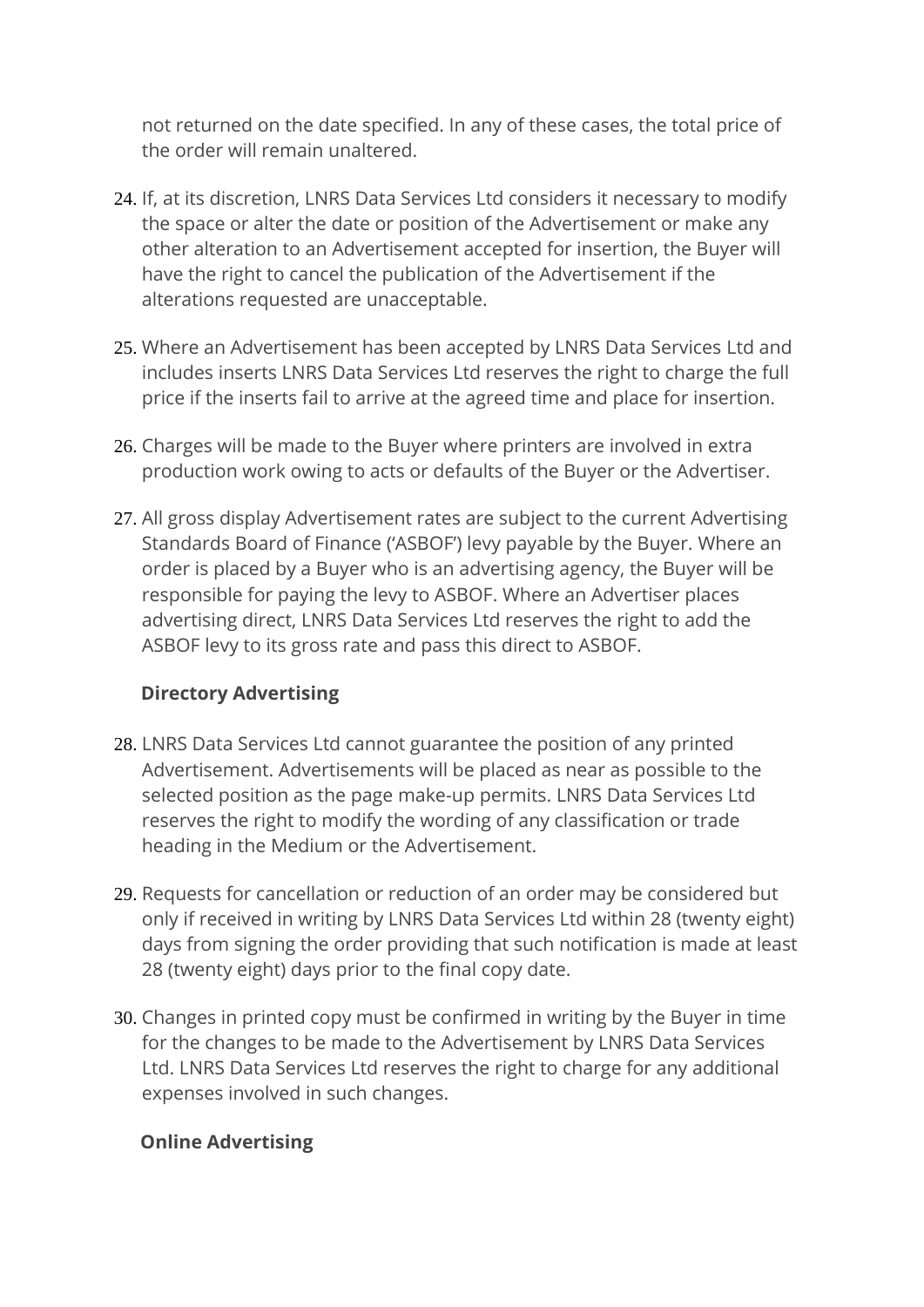- 31. The Buyer must deliver complete creative content to LNRS Data Services Ltd at least 2 working days before 9am on the go-live date in a format which complies with LNRS Data Service Ltd's online ad formats for such content. To cancel or alter an order the Buyer must inform LNRS Data Services Ltd by e-mail or fax to the number or address on the order, at least 2 working days before 9am on the go-live date Otherwise, LNRS Data Services Ltd may not be able to achieve the specified go-live date but the Buyer must pay the full amount irrespective of whether any delivery target for impressions have been met.
- 32. If the Buyer is supplying creative content or change of creative to be used in rotations, in the form of a redirected advertisement, the Buyer must inform LNRS Data Services Ltd in advance.
- 33. If an Advertisement links to another site, the Buyer is responsible for maintaining the link and for the content of the linked site. LNRS Data Services Ltd may remove any Advertisement which contains content or links to a site which, in LNRS Data Services Ltd's opinion, is defamatory or objectionable or will bring LNRS Data Services Ltd into disrepute. The Buyer will indemnify LNRS Data Services Ltd from and against any claims or liability arising from links contained in an Advertisement.

34. Advertisements may contain only such information and code as is necessary to run the Advertisement effectively on the relevant LNRS Data Services Ltd site. Advertisements may not contain tags, cookies, beacons or similar technology which identifies users of any LNRS Data Services Ltd Site or enables the Buyer or any third party to serve such users with any advertising other than the Advertisement.

- 35. If an Advertisement is supplied which does not comply with these terms and conditions or LNRS Data Services Ltd receives complaints regarding an Advertisement, LNRS Data Services Ltd may, at its discretion, remove the Advertisement from display without reference or liability to the Buyer.
- 36. Where an Advertisement is sold on a cpm basis, LNRS Data Services Ltd will provide the Buyer with delivery statistics and campaign reports on a regular basis throughout the campaign period. The statistics and other reports provided by LNRS Data Services Ltd shall, in the absence of manifest error, be binding on the Buyer and are in lieu of any other right of audit.